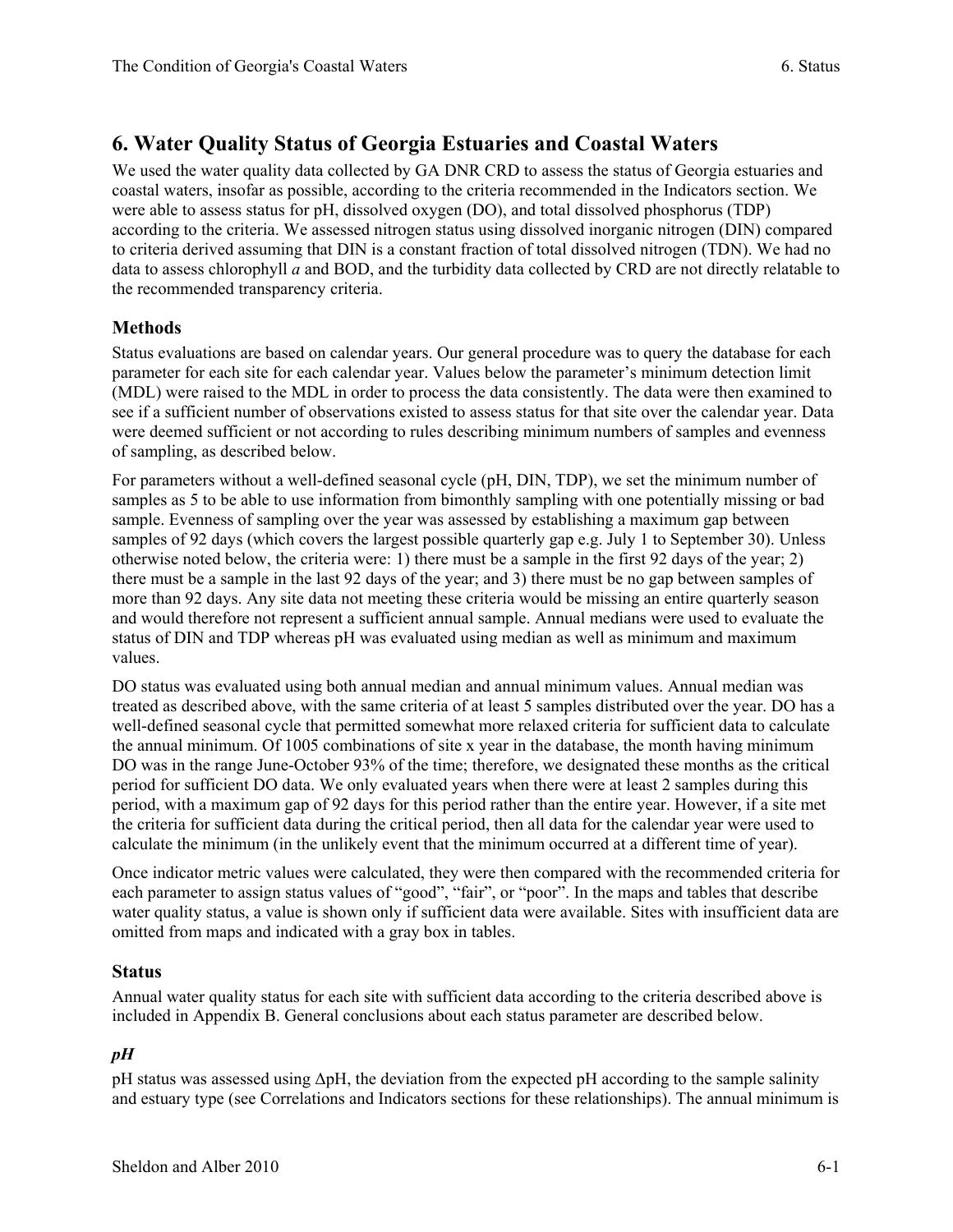therefore the most extreme negative deviation, and the annual median is the median deviation. The annual median deviations can be expected to be near zero because expected or normal values were derived from the observations themselves. The advantage of using ΔpH is that "good/fair" and "fair/poor" criteria of 0.5 and 1 unit deviation (respectively) from established pH-salinity relationships can be applied across all estuary types.

Even though pH measurements began in 2002 at River and Sound sites and in 2003 at Shellfish sites, sampling was too sporadic to evaluate annual metrics until 2004. Annual minimum pH deviations often ranged into the fair and poor categories because annual variation in ΔpH at individual sites can be on the order of 1 pH unit or more (Figure 6-1.) During 2004 ten sites, mostly in the Ogeechee and St. Marys rivers, were classified as poor in terms of their minimum pH. The Ogeechee River sites improved during 2005, but sites in Altamaha, Doboy, and Sapelo sounds declined compared to 2004. pH conditions were generally better coastwide in 2006, with no sites classified as poor. Only Beach site data were available in 2007-8: Jekyll Island sites showed a marked decline in 2008 compared to previous years.

As expected, annual median pH deviations were low. Median pH status was classified as good at all sites in all years except for two sites in 2006 (Figure 6-2). One site in Hampton Sound barely reached fair status, and one site in the St. Marys River had a median deviation of 0.6 above normal, which indicates fair status but high pH may be less of a concern than a low value.

#### *Dissolved Oxygen*

Dissolved oxygen (DO) measurements began in March 2000 for most Shellfish, River, and Sound sites, so in most cases partial year data were sufficient to calculate both annual minimum and annual median values. Beach site sampling began in April 2004, so for that year most Beach sites had only enough data to calculate an annual minimum but not a median.

Annual minimum DO in Georgia coastal waters was generally fair to poor over the study period (2000- 2008), with few sites ever remaining in good condition throughout a calendar year (Figure 6-3). Zones of low DO water were concentrated in the southern estuaries in 2000 and in the northern estuaries in 2002, but in most years water classified as poor was found sporadically along the coast. Minimum DO was markedly poorer coastwide in 2003 than in other years, with 65% (81 of 125) of the sites classified as poor and the remaining 35% classified as fair. These proportions improved in later years, with an average of 10% of sites classified as poor and 87% classified as fair in 2004-2006. Annual median DO was generally good to fair over the study period, with no sites having poor annual median DO in any year (Figure 6-4). Most of the sites that were classified as poor in terms of annual minimum DO (Figure 6-3) were classified as fair in terms of annual median DO. This indicates that lower DO values were observed at least half the time over the course of a year rather than during a brief episode. Median DO was also markedly poorer coastwide in 2003 than in other years, with only 13 sites (out of 125) classified as good. These were mostly in Altamaha and Doboy sounds. Median DO was considerably better coastwide in 2006 than in other years, with all but three sites classified as good (and these three sites had DO concentrations at the upper end of the fair range).

#### *Dissolved Inorganic Nitrogen (DIN) as a Proxy Nitrogen Indicator*

The indicator criteria were developed to evaluate TDN as the most important nitrogen fraction for overall water quality; however, CRD has so far collected only dissolved inorganic nitrogen (DIN) measurements. In order to have at least a rough estimate of the nitrogen status of Georgia coastal waters, we evaluated DIN concentrations for this report. DIN is the sum of the component measurements of ammonia, nitrite, and nitrate (as mg N  $L^{-1}$ ). Each of these component values were raised to the MDL if necessary before summing. As described in the Indicators section, we assumed that DIN is approximately 25% of TDN in Georgia coastal waters; therefore, we compared DIN to criteria representing 0.25 times the recommended TDN criteria:  $0.025$  and  $0.25$  mg N L<sup>-1</sup> for "good" and "fair", respectively.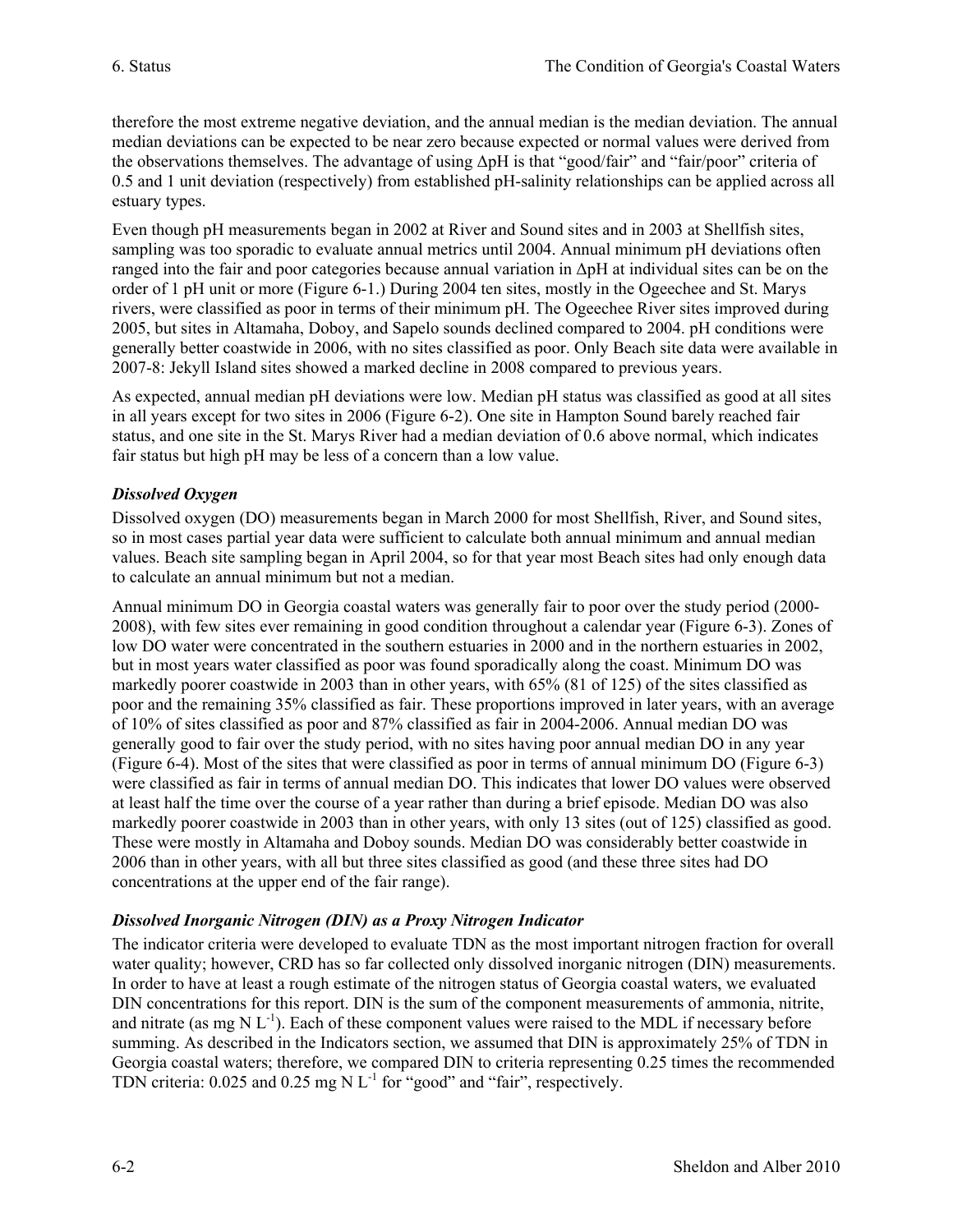DIN measurements began in July 2001 at Sound sites, August 2001 at Shellfish sites, and July 2002 at River sites. Nutrient measurements were not collected at Beach sites. No sites had sufficient data to evaluate annual metrics in 2001, and River sites had insufficient data in 2002, so we could only evaluate nutrients for the period 2002-2006.

Annual median DIN was fair at most sites during the study period: between 2003 and 2006 an average of 92% of sites were classified as fair. Sites classified as poor were located in the Altamaha River (Figure 6- 5). Only a few sites sporadically showed good annual status.

### *Total Dissolved Phosphorus (TDP)*

Total dissolved phosphorus (TDP) measurements began in October 2001 at Sound and Shellfish sites and in July 2002 at River sites so, as for DIN, we could only evaluate nutrients for the period 2002-2006.

Annual median TDP remained fair at all sites throughout the study period (Figure 6-6).

#### *Multiple Criteria*

Another way to evaluate status is to examine individual sites to determine if a site ranked as poor in more than one category or year. If this were the case it might suggest a larger problem at this location. Starting in 2003 there were measurements of both DO and nutrients at Shellfish, River, and Sound sites, and from 2004-6 pH is also available. In 2003 annual minimum DO was classified as poor at 81 sites (Figure 6-3). Of these only sites in the Altamaha River were also classified as poor in terms of DIN (Figure 6-5). In 2004 there were two sites in the St. Marys River that were classified as poor in terms of both their annual minimum pH (Figure 6-1) and DO (Figure 6-3), and one site in the Altamaha River classified as poor for minimum pH (Figure 6-1) and median DIN (Figure 6-5). This was similar to 2005, when two sites in the St. Marys River and one in St. Andrew Sound were classified as poor in terms of minimum pH (Figure 6- 1) and DO (Figure 6-3) (note that only one of the St. Marys sites had also shown two poor measurements in 2004). In 2006 no sites were classified as poor in more than one category. This suggests that poor water quality was sporadic, with no locations standing out in particular.

The differences in numbers of poor status sites between years can also be evaluated. 2003 had numerous sites classified as poor in terms of minimum DO, with most other observations (median DO, DIN, and TDP) classified as fair. This improved in 2004, with minimum DO improving to fair and median DO improving to good at most sites. 2005 and 2006 were similar to 2004 in terms of DO, but there was improvement in pH. These results will need to be extended to be able to say anything definitive about long-term trends, but they suggest that water quality was poorer in 2003 compared to later years.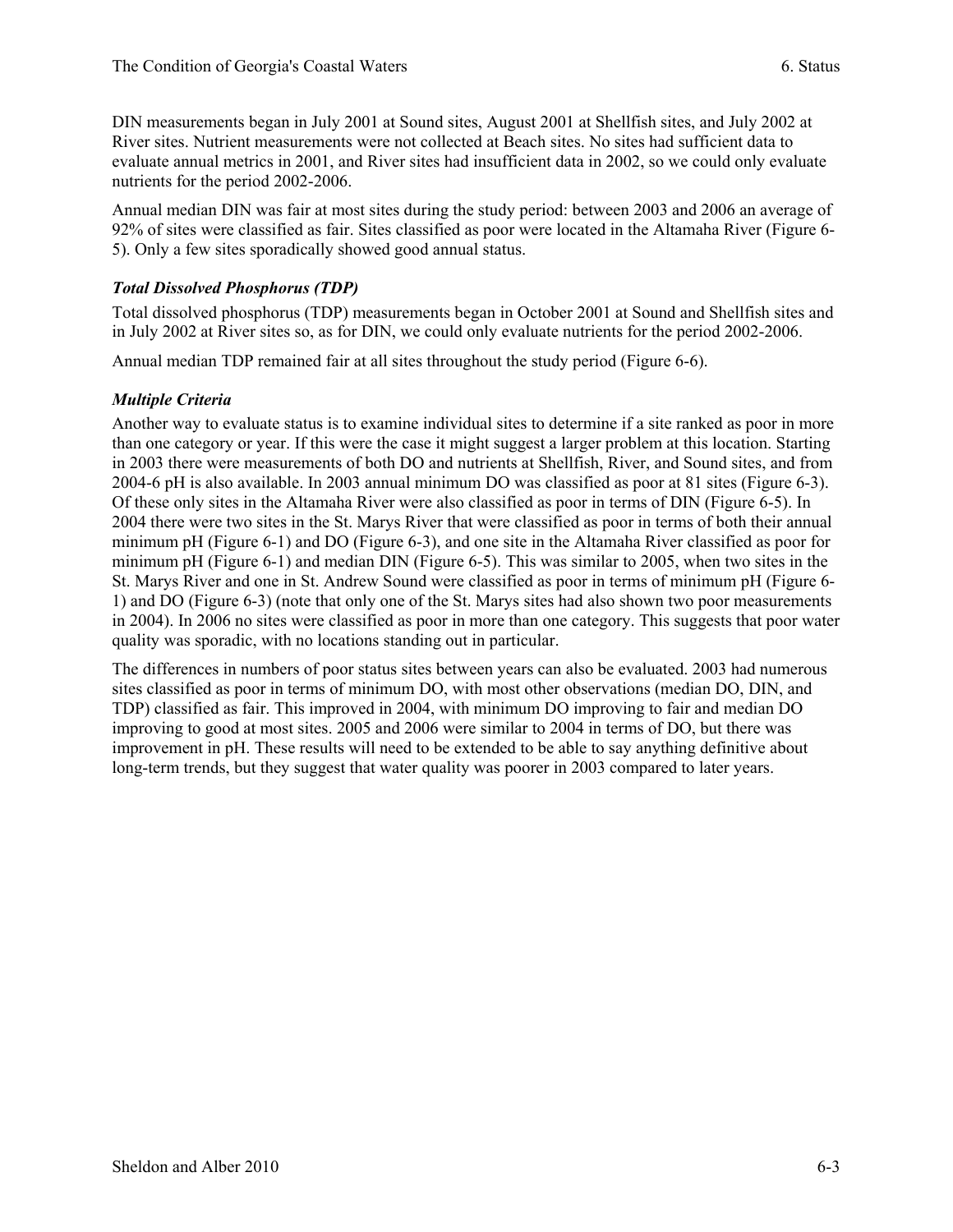

Figure 6-1. Annual minimum pH deviation status at sites sampled by GA DNR CRD during 2004-2008 for programs noted on maps.

pH units

● Good  $\Delta$ pH  $\leq$  0.5

 $\bullet$  Fair  $\Delta$ pH 0.5-1.0

• Poor  $\Delta$ pH > 1.0

 $81^{\circ}$ W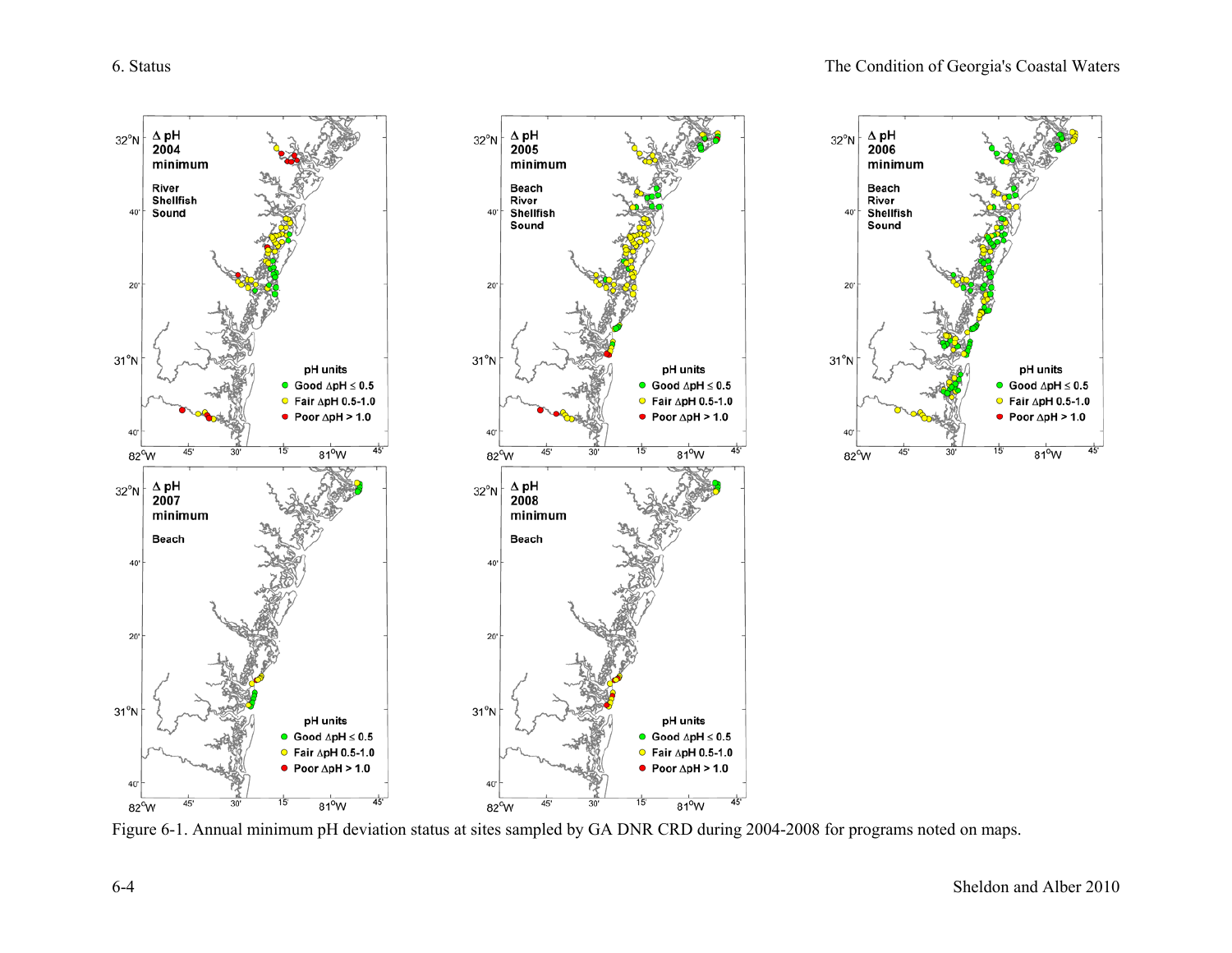pH units

● Good  $\Delta$ pH  $\leq$  0.5

 $\bullet$  Fair  $\Delta$ pH 0.5-1.0

• Poor  $\Delta$ pH > 1.0

 $81^{\circ}$ W



Figure 6-2. Annual median pH deviation status at sites sampled by GA DNR CRD during 2004-2008 for programs noted on maps.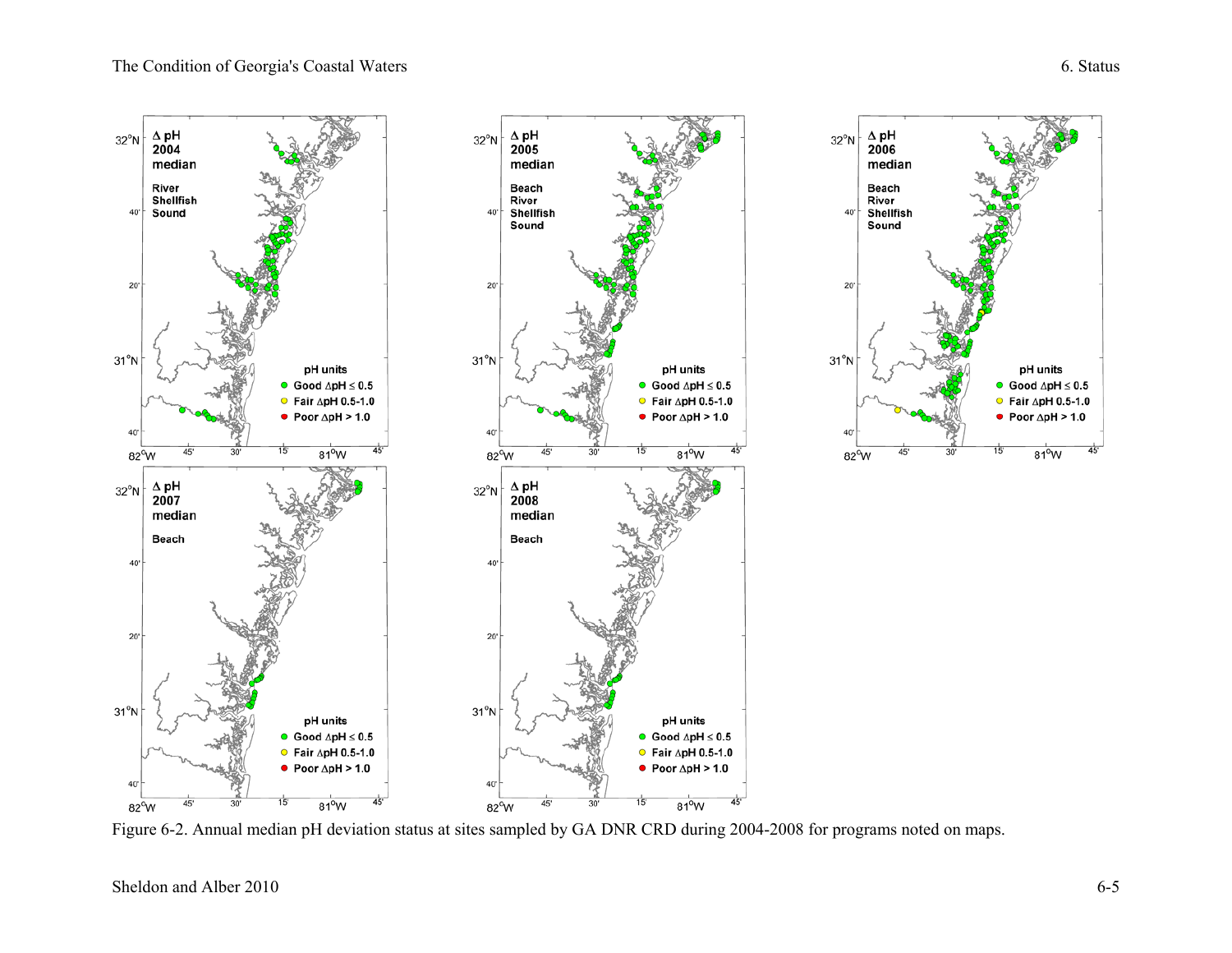

Figure 6-3. Annual minimum dissolved oxygen status at sites sampled by GA DNR CRD during 2000-2008 for programs noted on maps.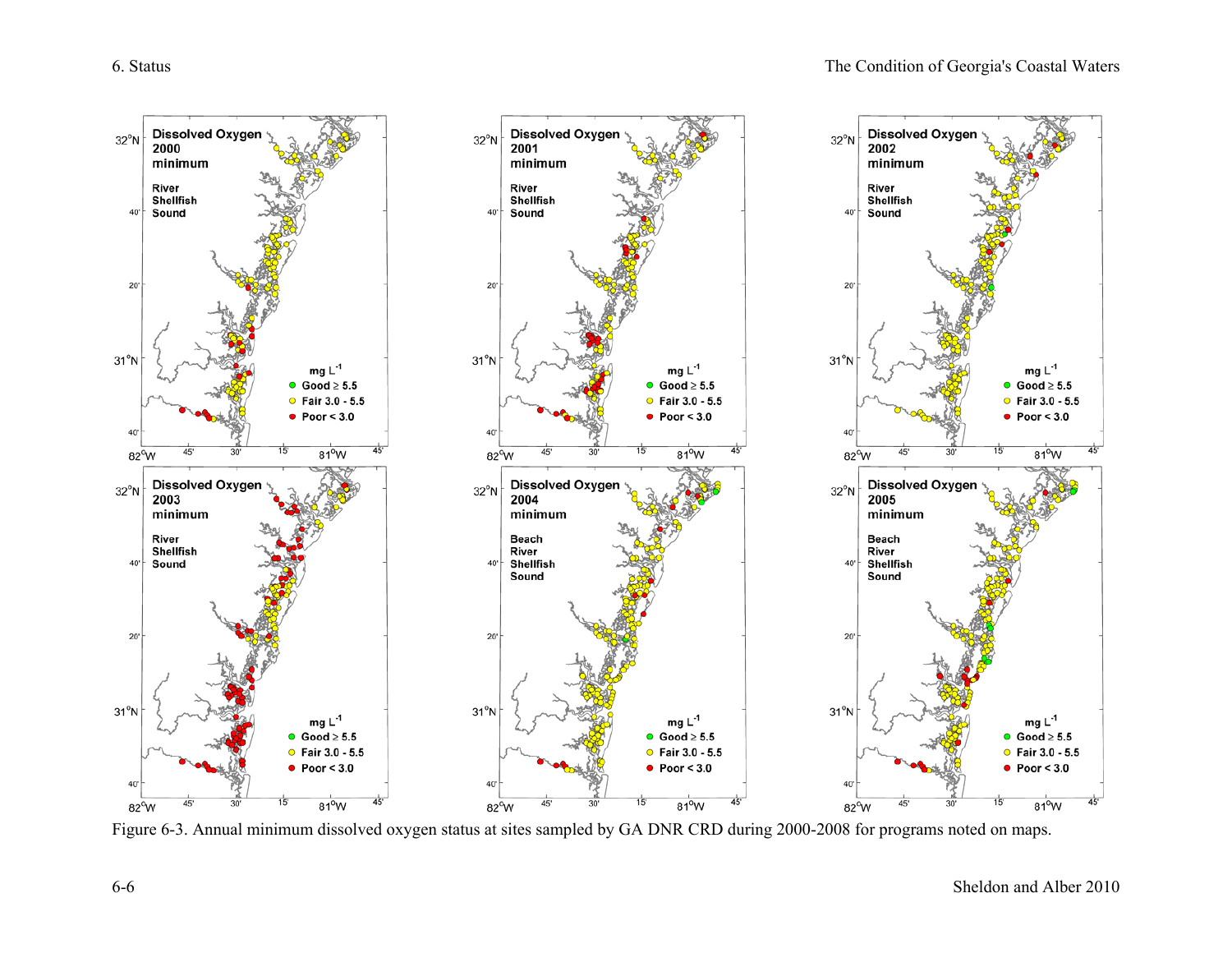mg  $L^{-1}$ 

• Good  $\geq 5.5$ 

• Fair  $3.0 - 5.5$ 

 $81^{\circ}$ W

 $\bullet$  Poor < 3.0

Dissolved Oxygen<br>2008

 $minimum$ 

Beach

 $32^{\circ}$ N

40'

 $20'$ 

 $31^{\circ}N$ 

 $82^{\circ}$ W

45

mg  $L^{-1}$ 

 $\bullet$  Good  $\geq 5.5$ 

• Fair  $3.0 - 5.5$ 

 $81^{\circ}$ W

 $\bullet$  Poor < 3.0



Figure 6-3 continued.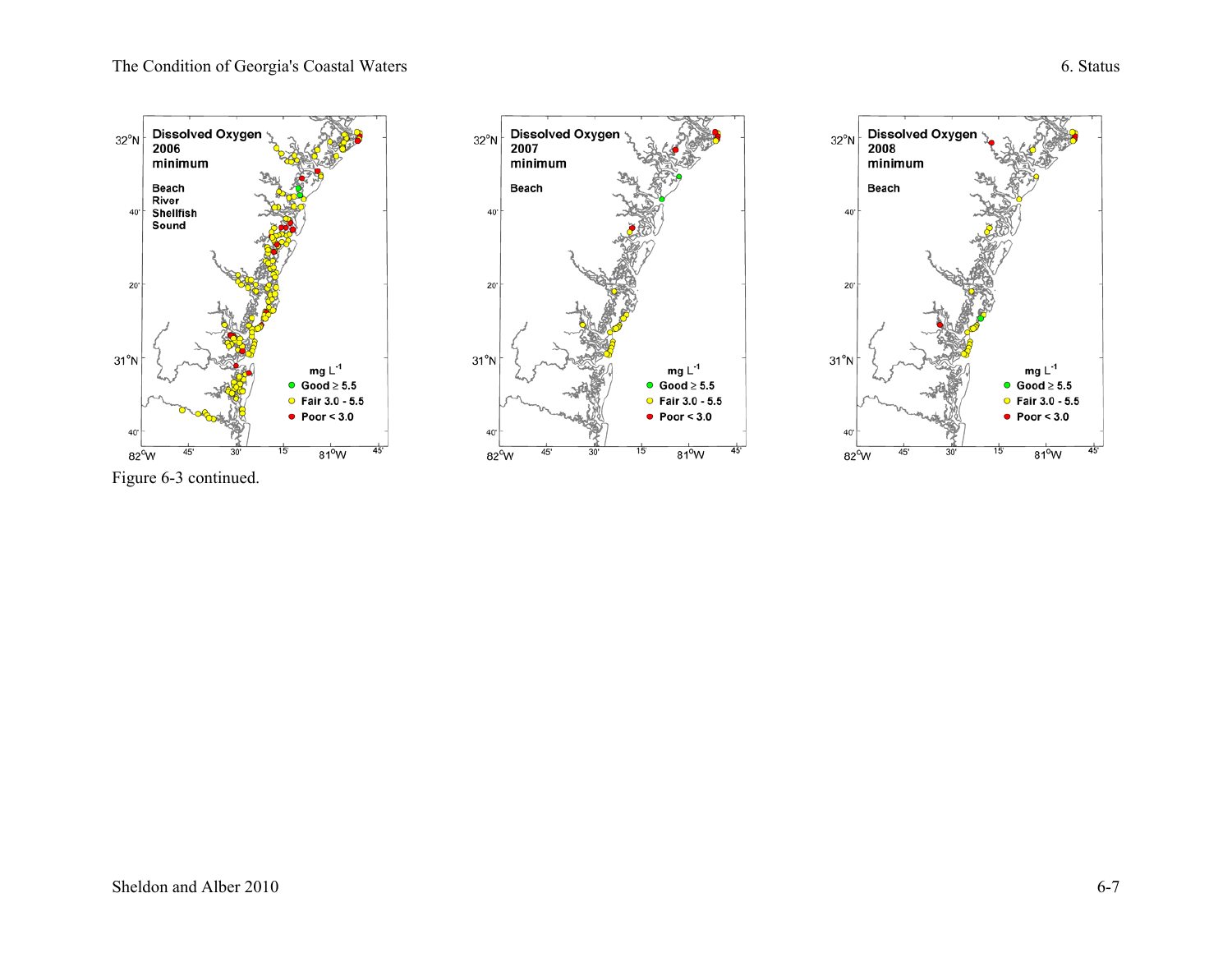

Figure 6-4. Annual median dissolved oxygen status at sites sampled by GA DNR CRD during 2000-2008 for programs noted on maps.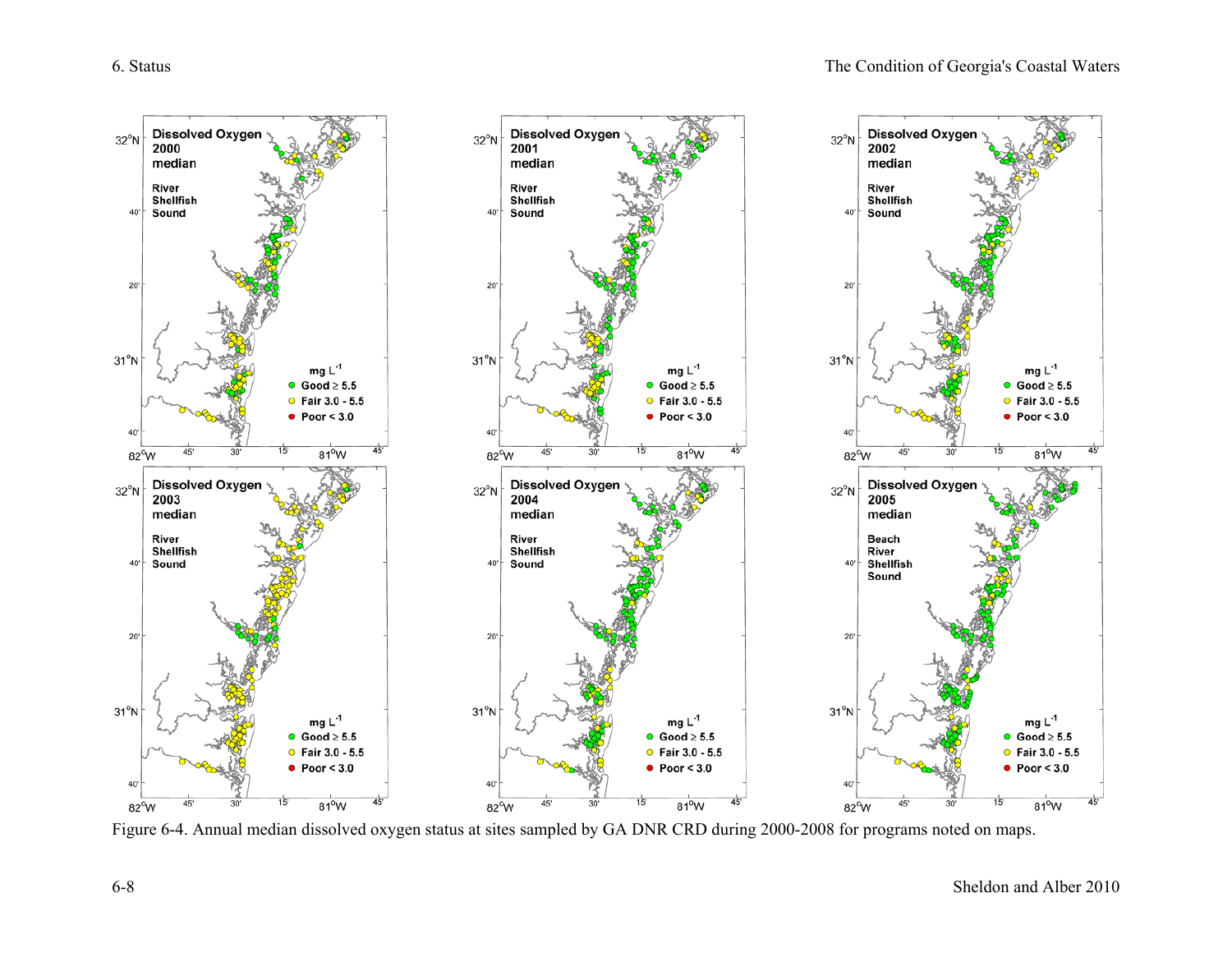





Figure 6-4 continued.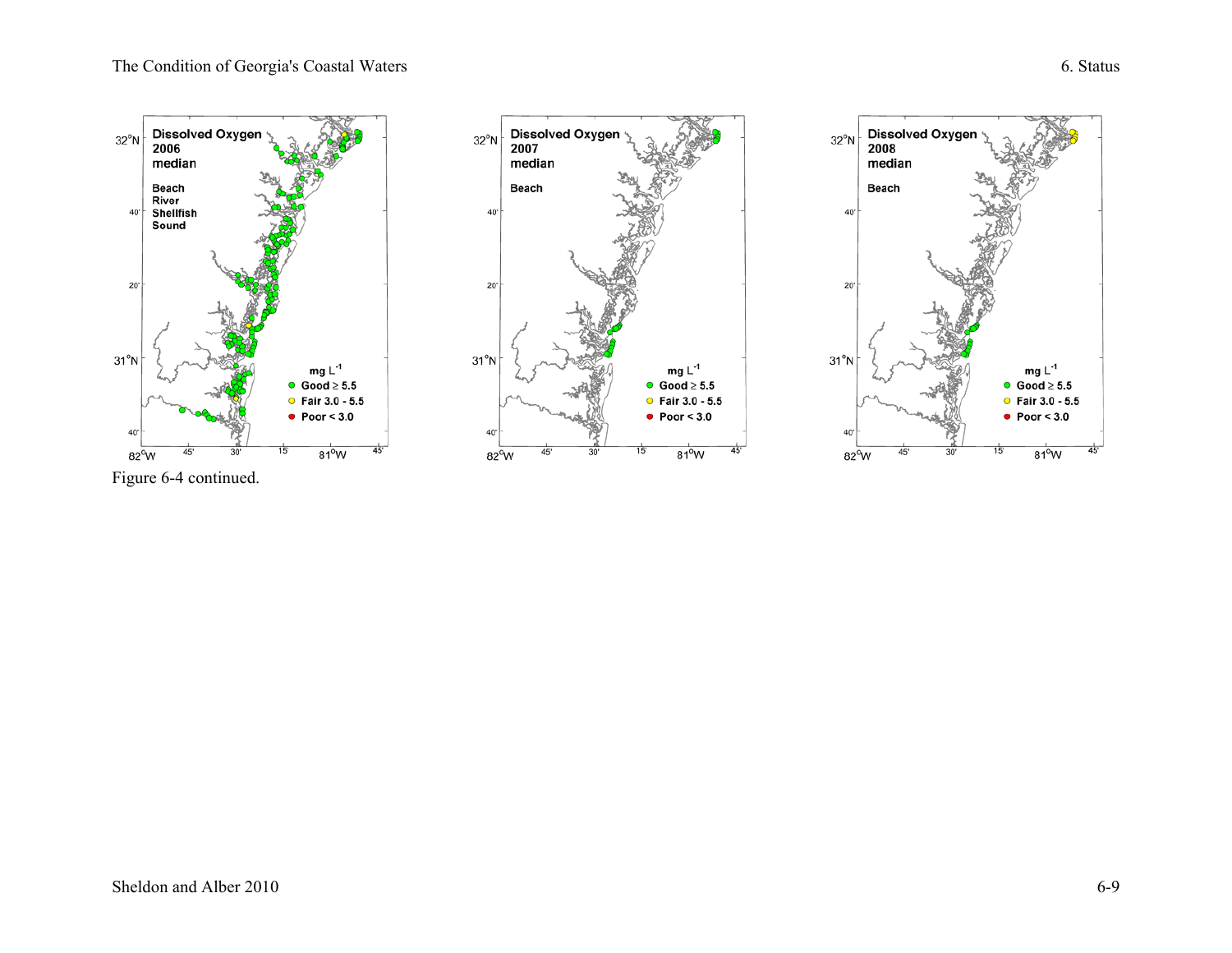

Figure 6-5. Annual median nitrogen status (using DIN) at sites sampled by GA DNR CRD during 2002-2006 for programs noted on maps.